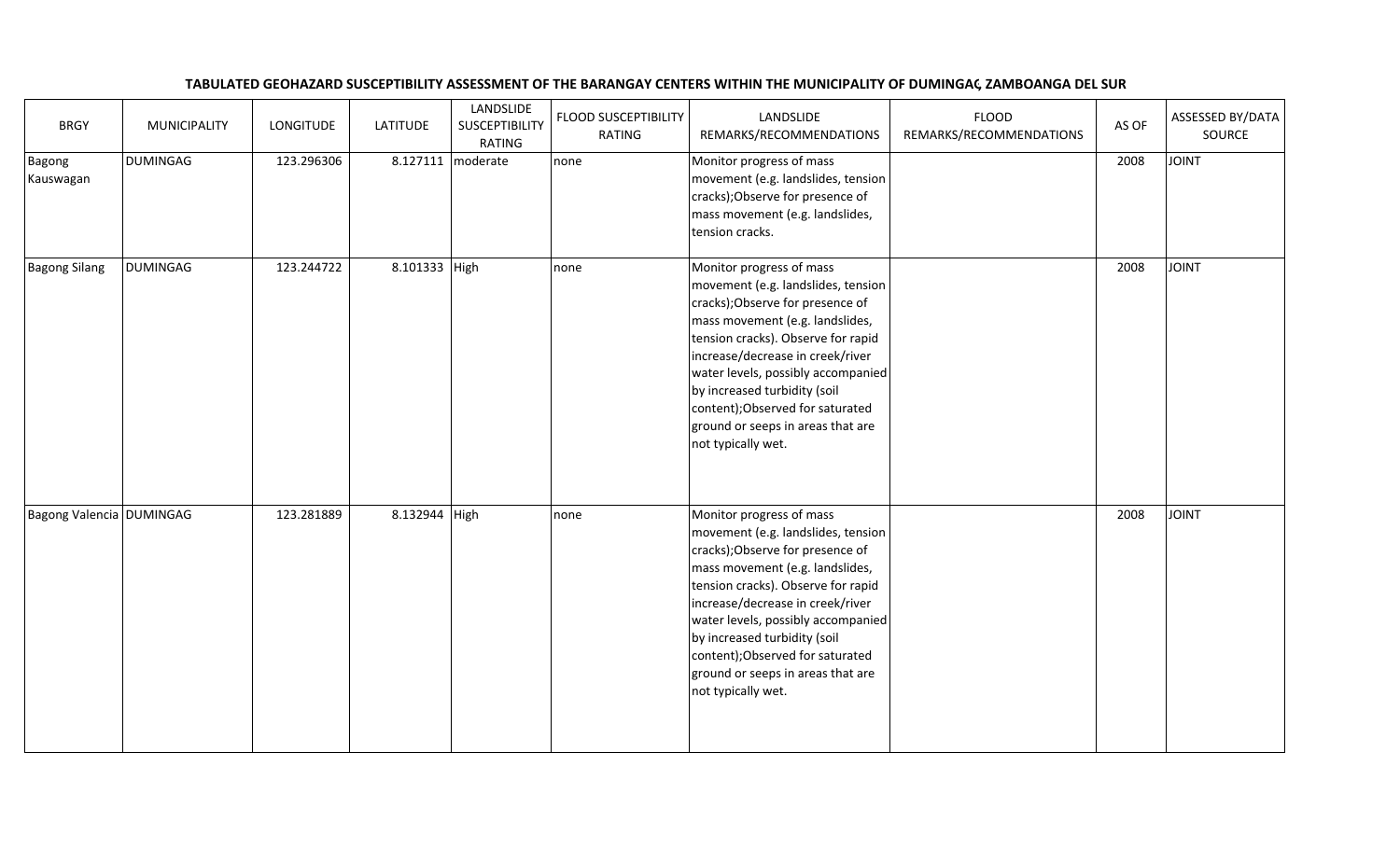| Bucayan   | <b>DUMINGAG</b> | 123.312528 | 8.137806 low  |                     | moderate | Monitor progress of mass<br>movement (e.g. landslides, tension<br>cracks); Observe for presence of<br>mass movement (e.g. landslides,<br>tension cracks.                                                                                                                                                                                                                                                        | Destruction of spillway is caused by<br>floodwaters from Bago Creek.<br>Flood depth ranges from 0.5 to 1<br>meter during continuous heavy<br>rainfall. Observe for rapid<br>increase/decrease in creek/river<br>water levels, possibly accompanied<br>by increased turbidity (soil content). | 2008 | <b>JOINT</b> |
|-----------|-----------------|------------|---------------|---------------------|----------|-----------------------------------------------------------------------------------------------------------------------------------------------------------------------------------------------------------------------------------------------------------------------------------------------------------------------------------------------------------------------------------------------------------------|----------------------------------------------------------------------------------------------------------------------------------------------------------------------------------------------------------------------------------------------------------------------------------------------|------|--------------|
| Calumangi | <b>DUMINGAG</b> | 123.287500 | 8.084750 none |                     | none     |                                                                                                                                                                                                                                                                                                                                                                                                                 |                                                                                                                                                                                                                                                                                              | 2008 | <b>JOINT</b> |
| Canibogan | <b>DUMINGAG</b> | 123.228472 |               | 8.169722   moderate | low      | Monitor progress of mass<br>cracks); Observe for presence of<br>mass movement (e.g. landslides,<br>tension cracks.                                                                                                                                                                                                                                                                                              | A few areas experience rare<br>movement (e.g. landslides, tension   occurrence of flash flood. Observe<br>for rapid increase/decrease in<br>creek/river water levels, possibly<br>accompanied by increased<br>turbidity.                                                                     | 2008 | <b>JOINT</b> |
| Caridad   | <b>DUMINGAG</b> | 123.356056 | 8.151944 none |                     | none     |                                                                                                                                                                                                                                                                                                                                                                                                                 |                                                                                                                                                                                                                                                                                              | 2008 | <b>JOINT</b> |
| Danlugan  | <b>DUMINGAG</b> | 123.215333 | 8.146167 High |                     | none     | Monitor progress and observe for<br>presence of mass movement (e.g.<br>landslides, tension cracks);<br>Observe for sunken or displaced<br>road surfaces; Constant<br>communication and updates with<br>MDCC on geohazard situation;<br>Activate BDCC; Establish an<br>evacuation route in case of<br>extreme weather condition;<br>Information and education<br>campaign (IEC) on potential<br>landslide threat |                                                                                                                                                                                                                                                                                              | 2008 | <b>JOINT</b> |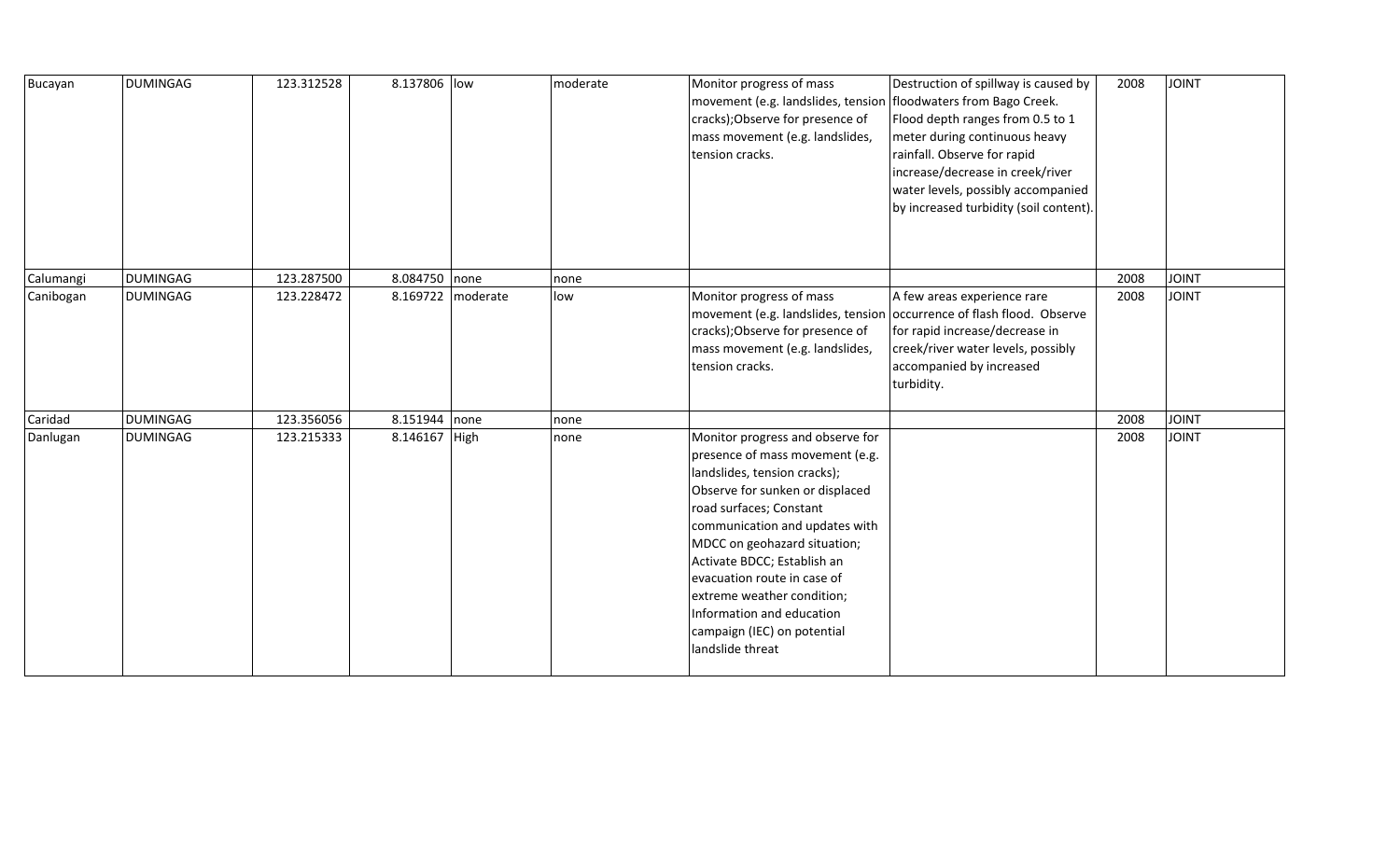| Dapiwak      | <b>DUMINGAG</b> | 123.286361 | 8.201028 High |                                                                                                                                         | moderate | Monitor progress and observe for<br>presence of mass movement (e.g.<br>landslides, tension cracks);<br>Observe for saturated ground or<br>seeps in areas that are not<br>typically wet; Observe for sunken<br>or displaced road surfaces;<br>Constant communication and<br>updates with MDCC on geohazard<br>situation; Inform residents on<br>possible mass movement; Activate<br><b>BDCC</b> | Flash flood occurrence is very<br>common with high turbidity;<br>Observe for rapid increase/<br>decrease in creek/water levels,<br>possibly accompanied by increased<br>turbidity (soil content) | 2008 | <b>JOINT</b> |
|--------------|-----------------|------------|---------------|-----------------------------------------------------------------------------------------------------------------------------------------|----------|------------------------------------------------------------------------------------------------------------------------------------------------------------------------------------------------------------------------------------------------------------------------------------------------------------------------------------------------------------------------------------------------|--------------------------------------------------------------------------------------------------------------------------------------------------------------------------------------------------|------|--------------|
| Datu Totocan | <b>DUMINGAG</b> | 123.222083 |               | 8.127139   low-barangay<br>center high-<br>barangay Datu<br>Tutukan-<br>Labangon road;<br>high-hills<br>southwest of<br>barangay center | none     | Monitor progress and observe for<br>presence of mass movement (e.g.<br>landslides, tension cracks);<br>Observe for presence of mass<br>movements (e.g. landslides, mass<br>movements). Observe for<br>saturated ground or seeps in areas<br>that are not typically wet. Monitor<br>and prepare for landslide-related<br>mitigation on the very steep<br>sloping road cut.                      |                                                                                                                                                                                                  | 2008 | <b>JOINT</b> |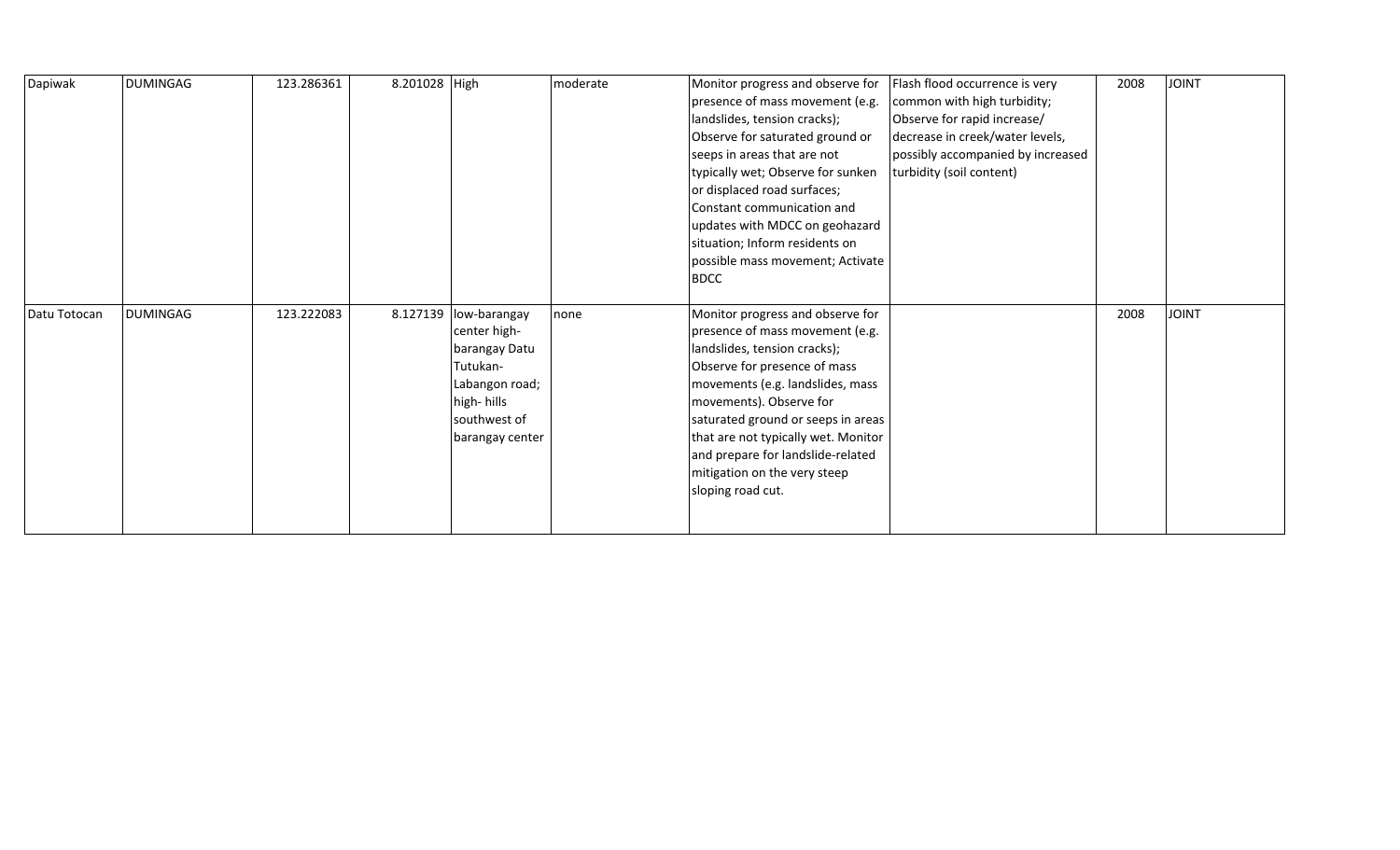| Dilud       | <b>DUMINGAG</b> | 123.333444 | 8.185444 Moderate |          | Moderate | Monitor progress of mass            | Overflow of Guitran River causes   | 2008 | <b>TVIOL</b> |
|-------------|-----------------|------------|-------------------|----------|----------|-------------------------------------|------------------------------------|------|--------------|
|             |                 |            |                   |          |          | movement (e.g. landslides, mass     | flooding as high as 1 meter.       |      |              |
|             |                 |            |                   |          |          | movements) .; observe for other     |                                    |      |              |
|             |                 |            |                   |          |          | mass movement; observe for rapid    |                                    |      |              |
|             |                 |            |                   |          |          | increase/decrease in creek/river    |                                    |      |              |
|             |                 |            |                   |          |          | water level possibly accompanied    |                                    |      |              |
|             |                 |            |                   |          |          | by increase turbidity; observe for  |                                    |      |              |
|             |                 |            |                   |          |          | saturated ground or seep in areas   |                                    |      |              |
|             |                 |            |                   |          |          | that are not typically wet. Observe |                                    |      |              |
|             |                 |            |                   |          |          | for sunken or displaced road        |                                    |      |              |
|             |                 |            |                   |          |          | surfaces; relocate about 5 houses   |                                    |      |              |
|             |                 |            |                   |          |          | living at narrow ridges and steep   |                                    |      |              |
|             |                 |            |                   |          |          | slopes.                             |                                    |      |              |
|             |                 |            |                   |          |          |                                     |                                    |      |              |
|             |                 |            |                   |          |          |                                     |                                    |      |              |
|             |                 |            |                   |          |          |                                     |                                    |      |              |
| Ditulan     | <b>DUMINGAG</b> | 123.283333 | 8.181861          | moderate | low      | Monitor progress of mass            | Flash flood with low turbidity is  | 2008 | <b>TVIOL</b> |
|             |                 |            |                   |          |          | movement (e.g. landslides, tension  | rare. Observe for rapid            |      |              |
|             |                 |            |                   |          |          | cracks); Observe for presence of    | increase/decrease in creek/river   |      |              |
|             |                 |            |                   |          |          | mass movement (e.g. landslides,     | water levels, possibly accompanied |      |              |
|             |                 |            |                   |          |          | tension cracks.                     | by increased turbidity.            |      |              |
| Dulian      | <b>DUMINGAG</b> | 123.227694 | 8.117917 Low      |          | none     | Observe for presence of mass        |                                    | 2008 | <b>JOINT</b> |
|             |                 |            |                   |          |          | movements (e.g. landslides, mass    |                                    |      |              |
|             |                 |            |                   |          |          | movements).                         |                                    |      |              |
| Dulop       | <b>DUMINGAG</b> | 123.230944 | 8.214667 moderate |          | moderate | Monitor progress of mass            | Flash flood with high turbidity is | 2008 | <b>JOINT</b> |
|             |                 |            |                   |          |          | movement (e.g. landslides, tension  | common. Observe for rapid          |      |              |
|             |                 |            |                   |          |          | cracks); Observe for presence of    | increase/decrease in creek/river   |      |              |
|             |                 |            |                   |          |          | mass movement (e.g. landslides,     | water levels, possibly accompanied |      |              |
|             |                 |            |                   |          |          | tension cracks.                     | by increased turbidity.            |      |              |
| Guintananan | <b>DUMINGAG</b> | 123.258667 | 8.181167          | moderate | none     | Monitor progress of mass            |                                    | 2008 | <b>JOINT</b> |
|             |                 |            |                   |          |          | movement (e.g. landslides, tension  |                                    |      |              |
|             |                 |            |                   |          |          | cracks); Observe for presence of    |                                    |      |              |
|             |                 |            |                   |          |          | mass movement (e.g. landslides,     |                                    |      |              |
|             |                 |            |                   |          |          | tension cracks.                     |                                    |      |              |
|             |                 |            |                   |          |          |                                     |                                    |      |              |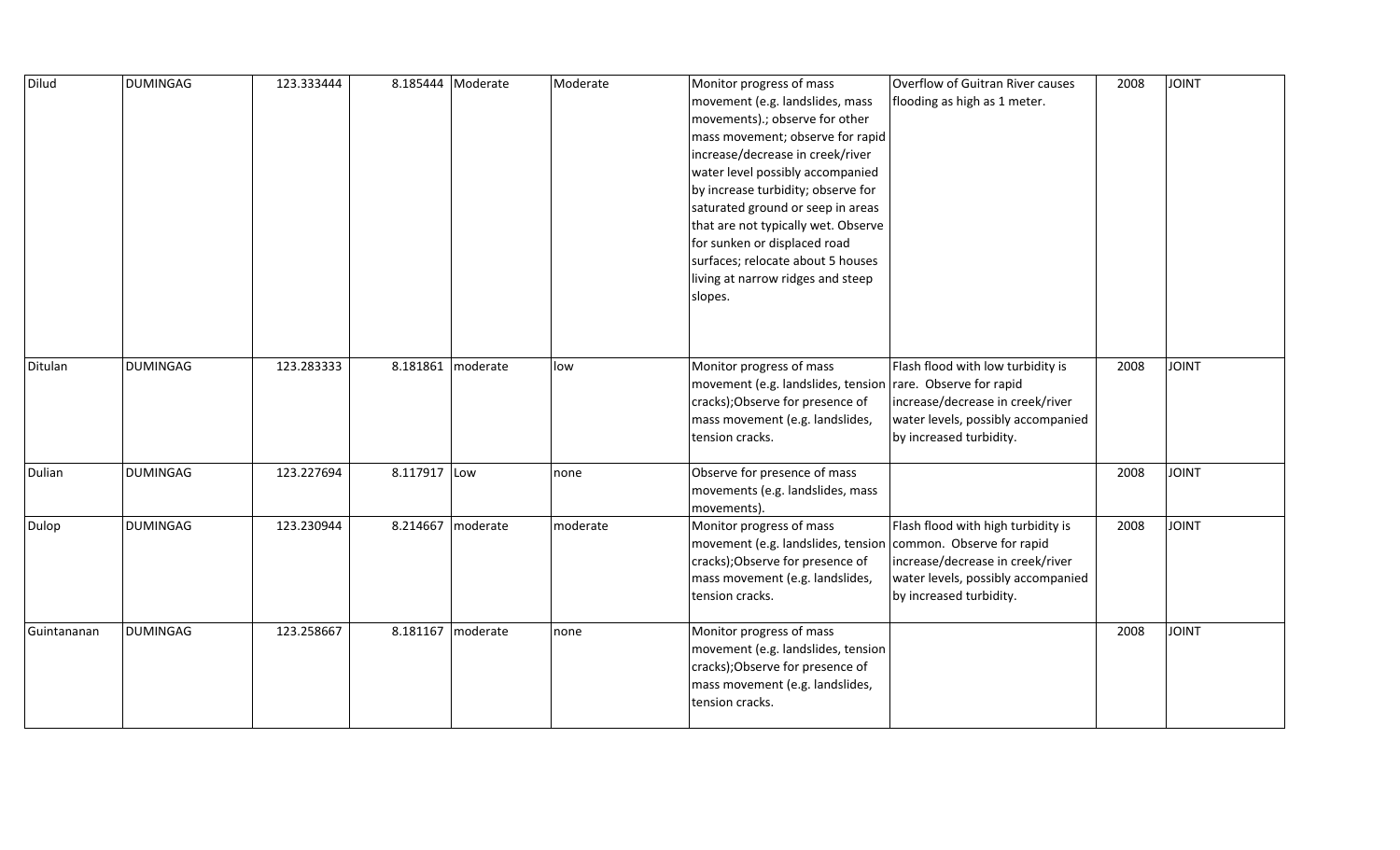| Guitran    | <b>DUMINGAG</b> | 123.366056 |               | 8.161278 None-barangay<br>proper; Moderat<br>e at Puroks 3,4<br>and 5 | none (brgy. center) | Monitor progress of mass<br>cracks); Observe for presence of<br>mass movement (e.g. landslides,<br>tension cracks) particularly in<br>Puroks 3,4 and 5.                                                                                                                                                                                                                                | None at barangay proper, however,<br>movement (e.g. landslides, tension because of the presence of a very<br>small, shallow spring which is locally<br>termed as "puyog", rainwater that<br>cannot be contained by its channel<br>is spilled out to the rice fields<br>bringing damage to the crops. | 2008 | <b>JOINT</b> |
|------------|-----------------|------------|---------------|-----------------------------------------------------------------------|---------------------|----------------------------------------------------------------------------------------------------------------------------------------------------------------------------------------------------------------------------------------------------------------------------------------------------------------------------------------------------------------------------------------|------------------------------------------------------------------------------------------------------------------------------------------------------------------------------------------------------------------------------------------------------------------------------------------------------|------|--------------|
| Gumpingan  | <b>DUMINGAG</b> | 123.260556 |               | 8.102500 moderate                                                     | none                | Observe for presence of mass<br>movement (e.g. landslides, tension<br>cracks). Observe for presence of<br>mass movement (e.g. landslides,<br>tension cracks. Observe for rapid<br>increase/decrease in creek/river<br>water levels, possibly accompanied<br>by increased turbidity (soil<br>content). Observe for saturated<br>ground or seeps in areas that are<br>not typically wet. |                                                                                                                                                                                                                                                                                                      | 2008 | <b>TAIOL</b> |
| La Fortuna | <b>DUMINGAG</b> | 123.288556 | 8.150278 High |                                                                       | none                | Monitor progress of mass<br>movement (e.g. landslides, tension<br>cracks); Observe for presence of<br>mass movement (e.g. landslides,<br>tension cracks). Observe for rapid<br>increase/decrease in creek/river<br>water levels, possibly accompanied<br>by increased turbidity (soil<br>content); Observed for saturated<br>ground or seeps in areas that are<br>not typically wet.   |                                                                                                                                                                                                                                                                                                      | 2008 | <b>JOINT</b> |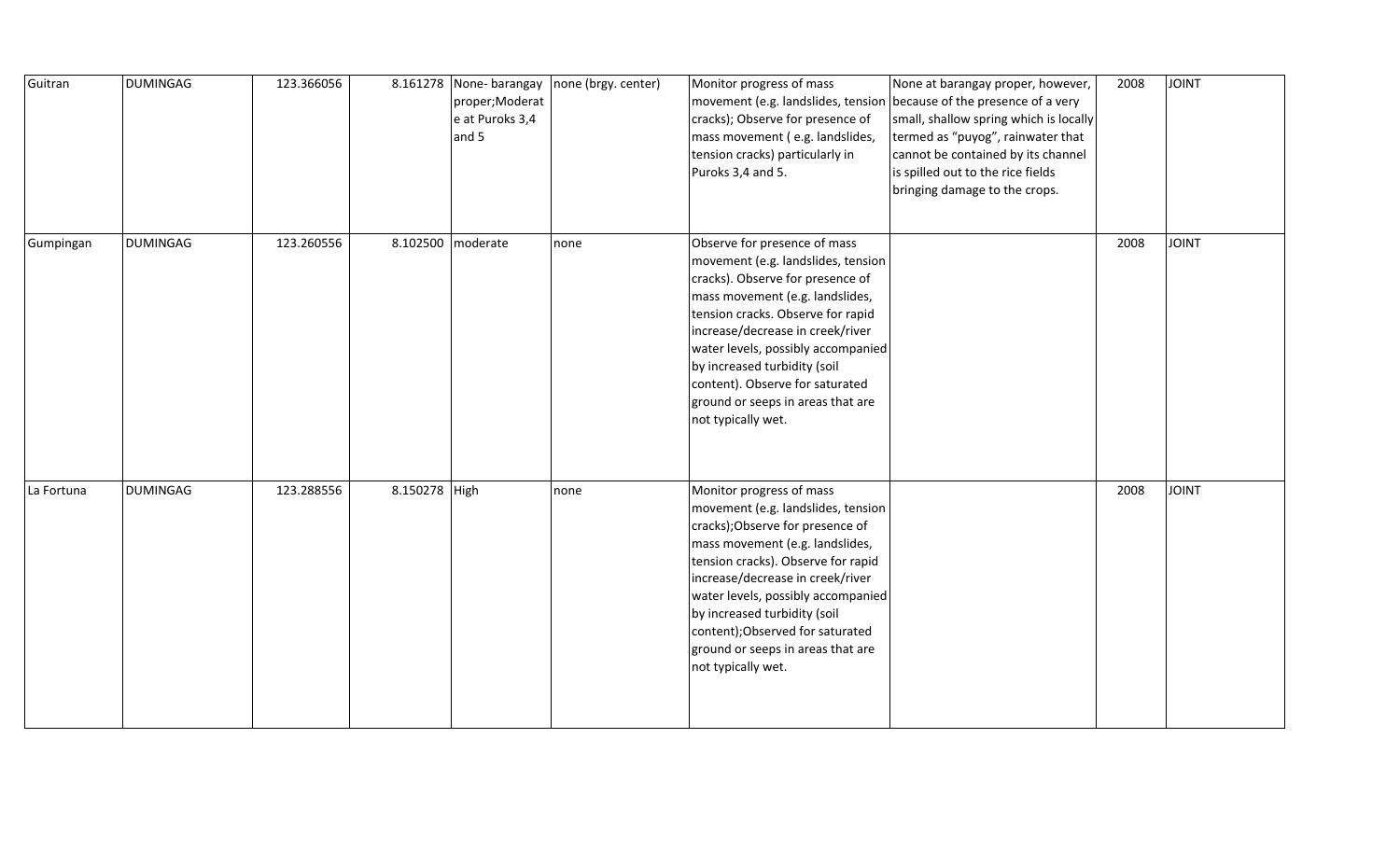| Labangon | <b>DUMINGAG</b> | 123.183472 |               | 8.125639 Moderate | none                | Observe for presence of mass         |                                     | 2008 | <b>JOINT</b> |
|----------|-----------------|------------|---------------|-------------------|---------------------|--------------------------------------|-------------------------------------|------|--------------|
|          |                 |            |               |                   |                     | movements (e.g. landslides, mass     |                                     |      |              |
|          |                 |            |               |                   |                     | movements). Observe for              |                                     |      |              |
|          |                 |            |               |                   |                     | saturated ground or seeps in areas   |                                     |      |              |
|          |                 |            |               |                   |                     | that are not typically wet.          |                                     |      |              |
|          |                 |            |               |                   |                     | Constant communication and           |                                     |      |              |
|          |                 |            |               |                   |                     | updates with Barangay Disaster       |                                     |      |              |
|          |                 |            |               |                   |                     | Coordinating Council and the         |                                     |      |              |
|          |                 |            |               |                   |                     | residents on the geohazard           |                                     |      |              |
|          |                 |            |               |                   |                     | situation; The BDCC should prepare   |                                     |      |              |
|          |                 |            |               |                   |                     | and implement landslide-related      |                                     |      |              |
|          |                 |            |               |                   |                     | mitigating measures. Stop kaingin    |                                     |      |              |
|          |                 |            |               |                   |                     | activity along the slopes; no more   |                                     |      |              |
|          |                 |            |               |                   |                     | cutting of trees. If possible,       |                                     |      |              |
|          |                 |            |               |                   |                     | relocate the center to much stable   |                                     |      |              |
|          |                 |            |               |                   |                     | ground with low sloping ground.      |                                     |      |              |
|          |                 |            |               |                   |                     |                                      |                                     |      |              |
|          |                 |            |               |                   |                     |                                      |                                     |      |              |
| Libertad | <b>DUMINGAG</b> | 123.351944 | 8.142222 none |                   | none (brgy. center) |                                      | None at the barangay proper,        | 2008 | <b>JOINT</b> |
|          |                 |            |               |                   |                     |                                      | however, at Puroks 4 and 5, crops   |      |              |
|          |                 |            |               |                   |                     |                                      | are damaged due to the overspill of |      |              |
|          |                 |            |               |                   |                     |                                      | Timonan River during heavy and      |      |              |
|          |                 |            |               |                   |                     |                                      | continuous rainfall.                |      |              |
| Licabang | <b>DUMINGAG</b> | 123.252750 | 8.199806 High |                   | low                 | Find a relocation site for the       | Flash flood with low turbidity is   | 2008 | <b>JOINT</b> |
|          |                 |            |               |                   |                     | barangay hall and houses of Mr.      | rare. Observe for rapid             |      |              |
|          |                 |            |               |                   |                     | Melecio Villantes and Mr. Ricardo    | increase/decrease in creek/river    |      |              |
|          |                 |            |               |                   |                     | Mosqueda since they are on top of    | water levels, possibly accompanied  |      |              |
|          |                 |            |               |                   |                     | an active landslide. Monitor         | by increased turbidity.             |      |              |
|          |                 |            |               |                   |                     | progress of mass movement (e.g.      |                                     |      |              |
|          |                 |            |               |                   |                     | landslides, tension cracks); Observe |                                     |      |              |
|          |                 |            |               |                   |                     | for presence of mass movement        |                                     |      |              |
|          |                 |            |               |                   |                     | (e.g. landslides, tension cracks.    |                                     |      |              |
|          |                 |            |               |                   |                     |                                      |                                     |      |              |
|          |                 |            |               |                   |                     |                                      |                                     |      |              |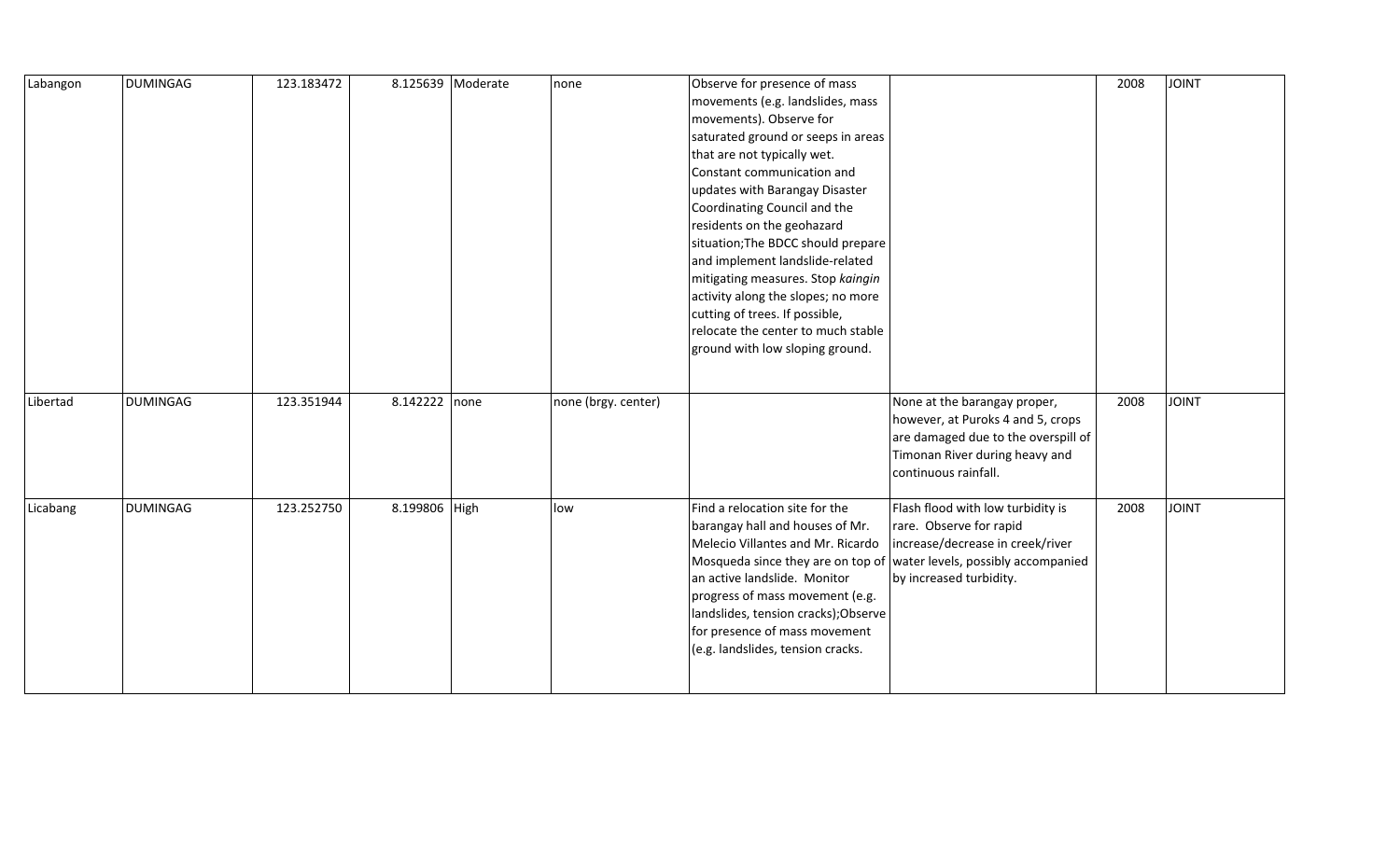| Lipawan       | <b>DUMINGAG</b> | 123.343917 | 8.172250 none |      | high                |                                                                                                                                                                                                                                                                                                                                                                     | Most areas are highly susceptible to<br>flooding. Develop an early warning<br>device/system intended for flood-<br>related hazard; Observe for rapid<br>increase/decrease in creek/river<br>water levels, possibly accompanied<br>by increased turbidity; Heavy<br>siltation in and bank erosion along<br>the Lipawan River pose a serious<br>problem. Avoid putting up<br>structures in the immediate vicinity<br>of the river. | 2008 | <b>JOINT</b> |
|---------------|-----------------|------------|---------------|------|---------------------|---------------------------------------------------------------------------------------------------------------------------------------------------------------------------------------------------------------------------------------------------------------------------------------------------------------------------------------------------------------------|----------------------------------------------------------------------------------------------------------------------------------------------------------------------------------------------------------------------------------------------------------------------------------------------------------------------------------------------------------------------------------------------------------------------------------|------|--------------|
| Lower Landing | <b>DUMINGAG</b> | 123.331611 | 8.153472 Low  |      | none (brgy. center) | Observe for presence of mass<br>movements (e.g. landslides, mass<br>movements); identify evacuation<br>site for flooding victims particularly<br>at Purok Irrigation Site-10houses,<br>Purok Tabok-10 houses & Purok<br>Everlasting -15 houses; observe for<br>rapid increase/decrease in<br>creek/river water level possibly<br>accompanied by increase turbidity. | Flooding confined near river<br>channel.                                                                                                                                                                                                                                                                                                                                                                                         | 2008 | <b>JOINT</b> |
| Lower Timonan | <b>DUMINGAG</b> | 123.360417 | 8.116944      | none | Moderate            |                                                                                                                                                                                                                                                                                                                                                                     | Overflowing of Timonan River<br>during heavy rainfall affects roads,<br>rice fields and about 3 houses along<br>riverbanks. Flood duration is 4-8<br>hours.                                                                                                                                                                                                                                                                      | 2008 | <b>JOINT</b> |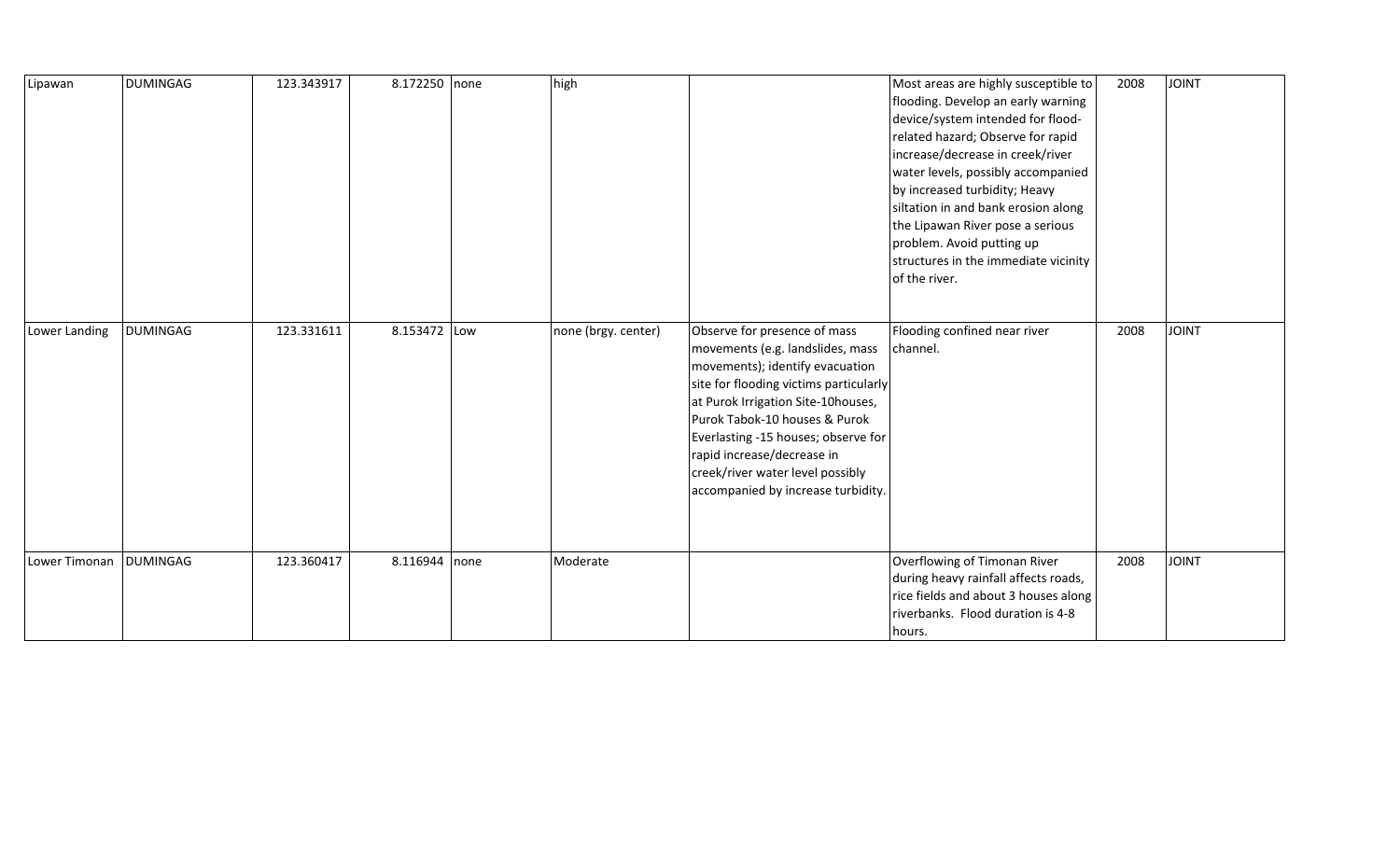| Macasing  | <b>DUMINGAG</b> | 123.240583 |                   | 8.137500 Moderate (bgry. none |          | Monitor progress of mass           |                                                                         | 2008 | <b>TVIOL</b> |
|-----------|-----------------|------------|-------------------|-------------------------------|----------|------------------------------------|-------------------------------------------------------------------------|------|--------------|
|           |                 |            |                   | Center); High-                |          | movement (e.g. landslides, tension |                                                                         |      |              |
|           |                 |            |                   | Purok 1,2,6 and               |          | cracks). Observe for presence of   |                                                                         |      |              |
|           |                 |            |                   |                               |          | mass movements (e.g. landslides,   |                                                                         |      |              |
|           |                 |            |                   |                               |          | mass movements). Observe for       |                                                                         |      |              |
|           |                 |            |                   |                               |          | saturated ground or seeps in areas |                                                                         |      |              |
|           |                 |            |                   |                               |          | that are not typically wet.        |                                                                         |      |              |
|           |                 |            |                   |                               |          | Constant communication and         |                                                                         |      |              |
|           |                 |            |                   |                               |          | updates with Barangay Disaster     |                                                                         |      |              |
|           |                 |            |                   |                               |          | Coordinating Council and the       |                                                                         |      |              |
|           |                 |            |                   |                               |          | residents on the geohazard         |                                                                         |      |              |
|           |                 |            |                   |                               |          | situation; The BDCC should prepare |                                                                         |      |              |
|           |                 |            |                   |                               |          | and implement landslide-related    |                                                                         |      |              |
|           |                 |            |                   |                               |          | mitigating measures. Stop kaingin  |                                                                         |      |              |
|           |                 |            |                   |                               |          | activity along the slopes; no more |                                                                         |      |              |
|           |                 |            |                   |                               |          | cutting of trees. If possible,     |                                                                         |      |              |
|           |                 |            |                   |                               |          | relocate the center to much stable |                                                                         |      |              |
|           |                 |            |                   |                               |          | ground with low sloping ground.    |                                                                         |      |              |
|           |                 |            |                   |                               |          |                                    |                                                                         |      |              |
|           |                 |            |                   |                               |          |                                    |                                                                         |      |              |
|           |                 |            |                   |                               |          |                                    |                                                                         |      |              |
| Mahayahay | <b>DUMINGAG</b> | 123.314500 | 8.163833 Moderate |                               | moderate | Monitor progress of mass           | Heavy siltation of Dumingag River                                       | 2008 | <b>JOINT</b> |
|           |                 |            |                   |                               |          |                                    | movement (e.g. landslides, tension causes flooding, affecting Puroks 1, |      |              |
|           |                 |            |                   |                               |          | cracks); Observe for presence of   | 2 and Sitio Lunas. Flood depth                                          |      |              |
|           |                 |            |                   |                               |          | mass movement (e.g. landslides,    | reaches up to 1 meter. Observe for                                      |      |              |
|           |                 |            |                   |                               |          | tension cracks.                    | rapid increase/decrease in                                              |      |              |
|           |                 |            |                   |                               |          |                                    | creek/river water levels, possibly                                      |      |              |
|           |                 |            |                   |                               |          |                                    | accompanied by increased                                                |      |              |
|           |                 |            |                   |                               |          |                                    | turbidity                                                               |      |              |
|           |                 |            |                   |                               |          |                                    |                                                                         |      |              |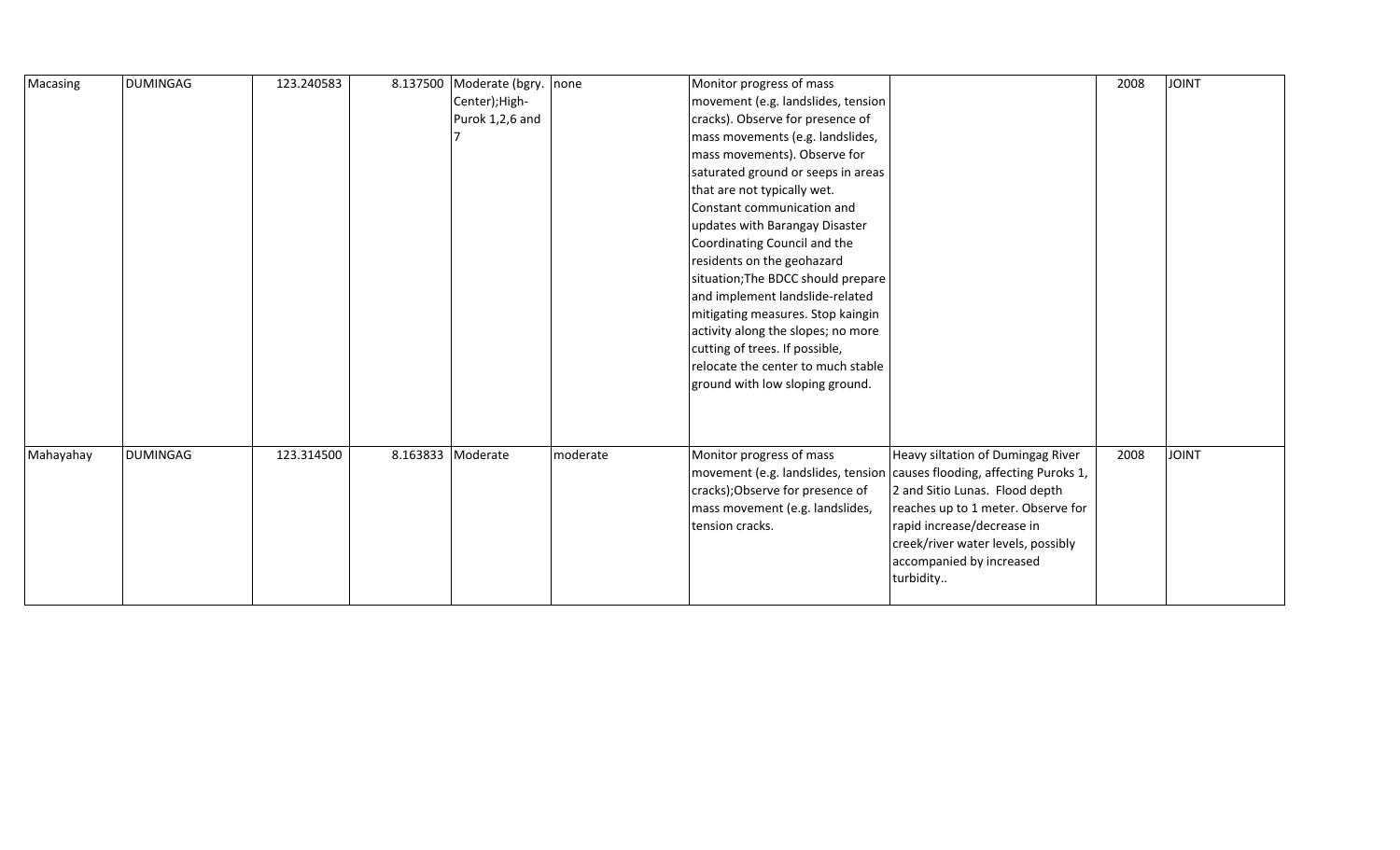| Malagalad | <b>DUMINGAG</b> | 123.238083 | 8.153861 High | none            | Monitor progress and observe for<br>presence of mass movement (e.g.<br>landslides, tension cracks,<br>terracettes); Observe for sunken or<br>displaced road surfaces; Activate<br>BDCC; Observe for saturated<br>ground or seeps in areas that are<br>not typically wet. Identify<br>evacuation site. |                                                                                                                                                                                                | 2008 | <b>JOINT</b> |
|-----------|-----------------|------------|---------------|-----------------|-------------------------------------------------------------------------------------------------------------------------------------------------------------------------------------------------------------------------------------------------------------------------------------------------------|------------------------------------------------------------------------------------------------------------------------------------------------------------------------------------------------|------|--------------|
| Manlabay  | <b>DUMINGAG</b> | 123.325194 | 8.128306 none | none            |                                                                                                                                                                                                                                                                                                       |                                                                                                                                                                                                | 2008 | <b>JOINT</b> |
| Maralag   | <b>DUMINGAG</b> | 123.370000 | 8.139444 none | Moderate        |                                                                                                                                                                                                                                                                                                       | Because of its relatively low<br>elevation and the presence of<br>Guitran and Dipolo Rivers, this<br>barangay experiences flooding as<br>high as 1m in depth.                                  | 2008 | <b>JOINT</b> |
| Marangan  | <b>DUMINGAG</b> | 123.336889 | 8.102778 Low  | low to moderate | Monitor progress of mass<br> movement (e.g. landslides, tension  intense rainfall, causing flooding<br>cracks)<br>Observe for presence of mass<br>movement (e.g. landslides, tension<br>cracks.                                                                                                       | Timonan River overflows during<br>with depth reaching 0.5 meter.                                                                                                                               | 2008 | <b>JOINT</b> |
| New Basak | <b>DUMINGAG</b> | 123.334250 | 8.138583 none | Moderate        |                                                                                                                                                                                                                                                                                                       | Rice fields are affected by flooding<br>due to overflowing of Dumingag<br>River. Flood duration is usually 8-<br>10 hours during rainy season.<br>Flood depth reaches a maximum of<br>1 meter. | 2008 | <b>JOINT</b> |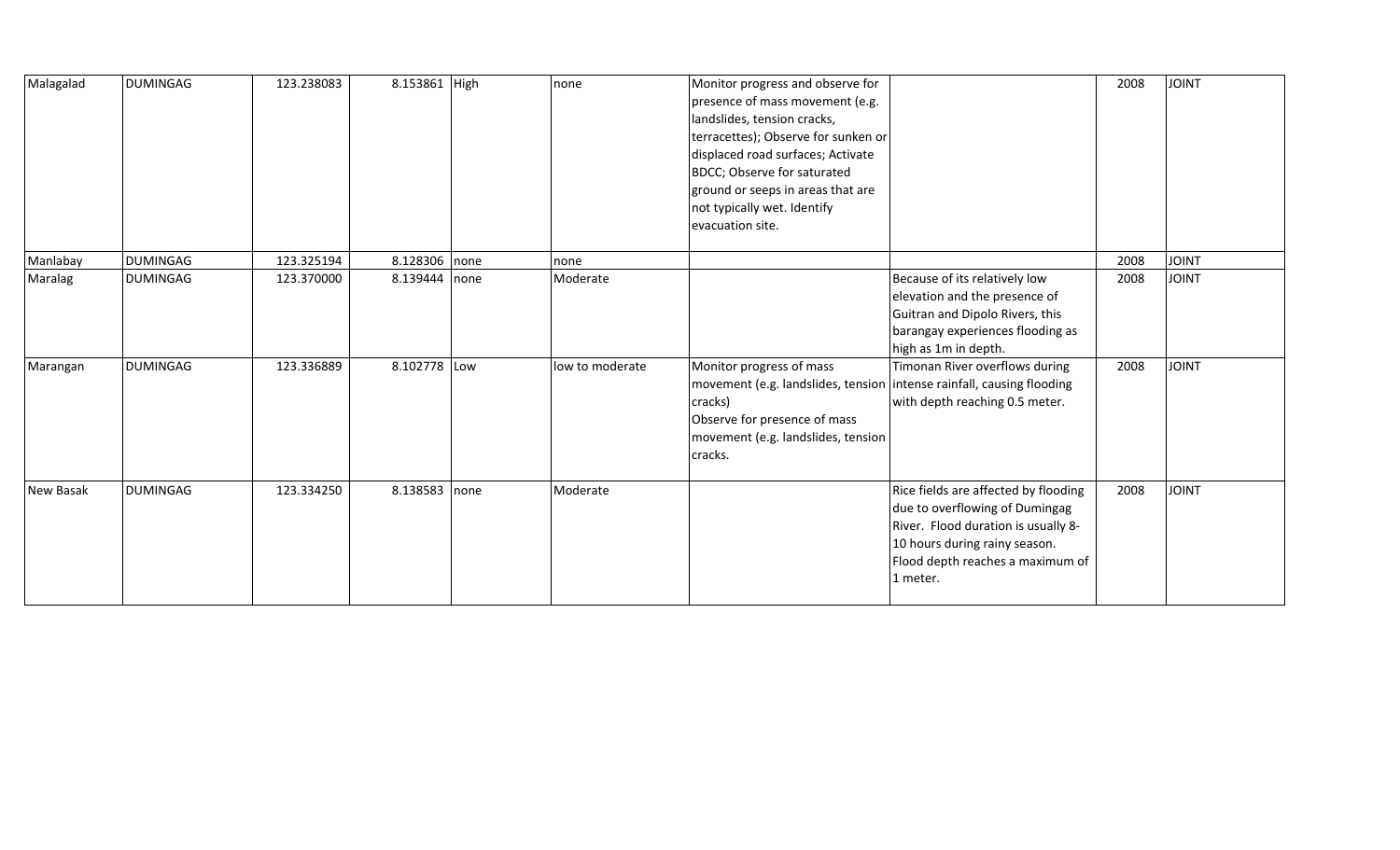| Saad     | <b>DUMINGAG</b> | 123.317250 | 8.230417 High |                              | none | Monitor progress of mass<br>movement (e.g. landslides, mass<br>movements); develop early<br>warning device/system intended<br>for landslide-related hazard<br>prevention; identify evacuation<br>site; observe for sunken road<br>surfaces; Identify relocation site<br>for residents of Brgy Saad<br>especially for about 40houses at<br>Sitio Mubod, Sagampanay Pangaki<br>and its immediate vicinity;<br>constant communication and<br>update with Brgy. Dilud and the<br>municipality's NDCC. | 2008 | <b>JOINT</b> |
|----------|-----------------|------------|---------------|------------------------------|------|---------------------------------------------------------------------------------------------------------------------------------------------------------------------------------------------------------------------------------------------------------------------------------------------------------------------------------------------------------------------------------------------------------------------------------------------------------------------------------------------------|------|--------------|
| Salvador | <b>DUMINGAG</b> | 123.251780 |               | 8.228540 moderate to<br>high | none | Monitor progress of mass<br>movement (e.g. landslides, tension<br>cracks); Observe for presence of<br>mass movement (e.g. landslides,<br>tension cracks. Observe for rapid<br>increase/decrease in creek/river<br>water levels, possibly accompanied<br>by increased turbidity (soil<br>content).                                                                                                                                                                                                 | 2008 | <b>JOINT</b> |
| San Juan | <b>DUMINGAG</b> | 123.296194 | 8.090167 high |                              | none | Monitor progress of mass<br>movement (e.g. landslides, tension<br>cracks); Observe for presence of<br>mass movement (e.g. landslides,<br>tension cracks. Observe for rapid<br>increase/decrease in creek/river<br>water levels, possibly accompanied<br>by increased turbidity (soil<br>content).                                                                                                                                                                                                 | 2008 | <b>JOINT</b> |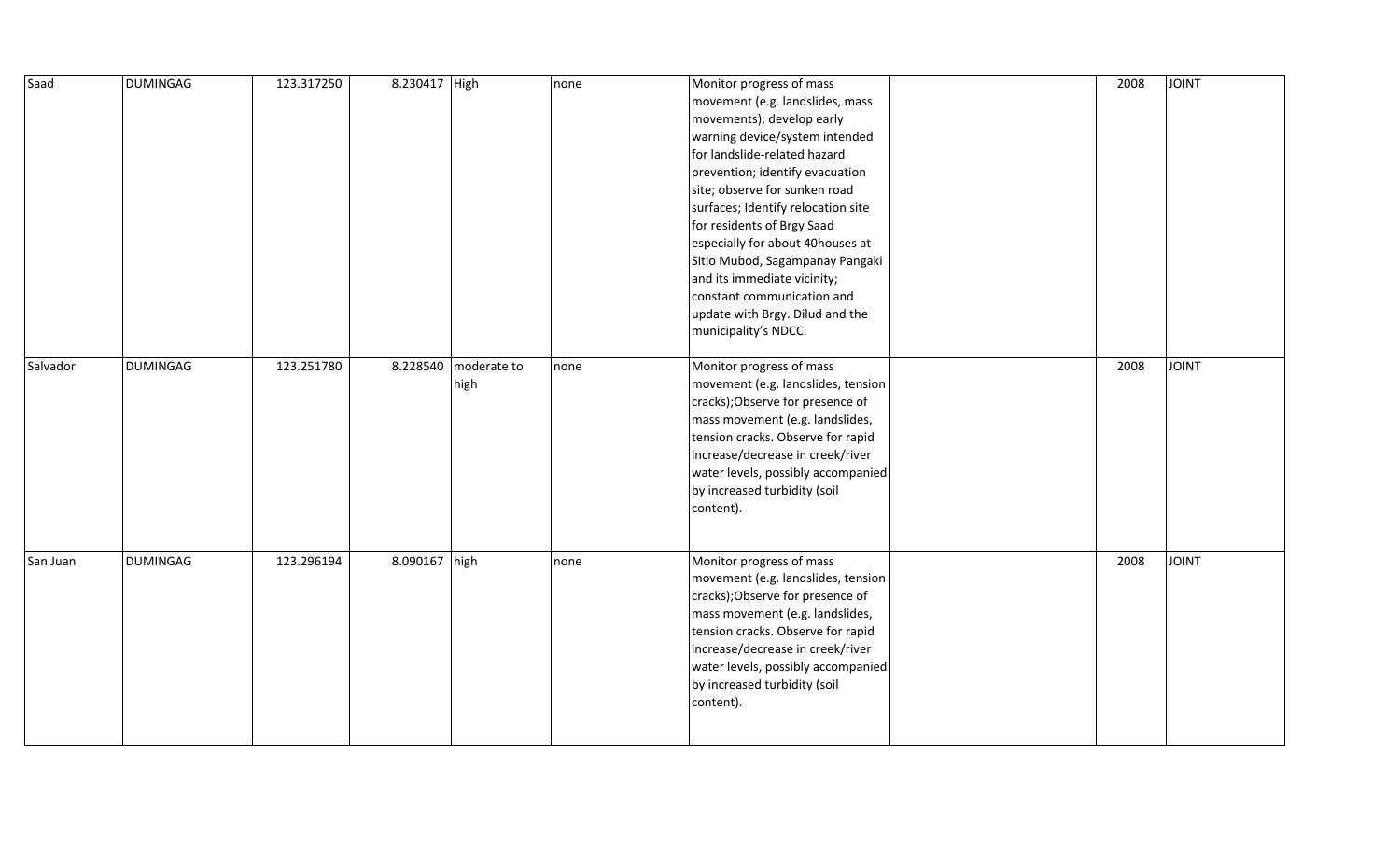| San Pablo (Pob)   DUMINGAG |                 | 123.344528 | 8.154944 none   | none |                                                                                                                                                                                                                                                                                                    | 2008 | <b>TINIOL</b> |
|----------------------------|-----------------|------------|-----------------|------|----------------------------------------------------------------------------------------------------------------------------------------------------------------------------------------------------------------------------------------------------------------------------------------------------|------|---------------|
| San Pedro (Pob) DUMINGAG   |                 | 123.345472 | $8.026111$ none | none |                                                                                                                                                                                                                                                                                                    | 2008 | <b>JOINT</b>  |
| San Vicente                | <b>DUMINGAG</b> | 123.292250 | 8.105167 High   | none | Monitor progress of mass<br>movement (e.g. landslides, tension<br>cracks); Observe for presence of<br>mass movement (e.g. landslides,<br>tension cracks. Observe for rapid<br>increase/decrease in creek/river<br>water levels, possibly accompanied<br>by increased turbidity (soil<br>content).  | 2008 | <b>TINIOL</b> |
| Senote                     | <b>DUMINGAG</b> | 123.265306 | 8.121111 High   | none | Monitor progress of mass<br>movement (e.g. landslides, tension<br>cracks); Observe for presence of<br>mass movement (e.g. landslides,<br>tension cracks). Observe for rapid<br>increase/decrease in creek/river<br>water levels, possibly accompanied<br>by increased turbidity (soil<br>content). | 2008 | <b>JOINT</b>  |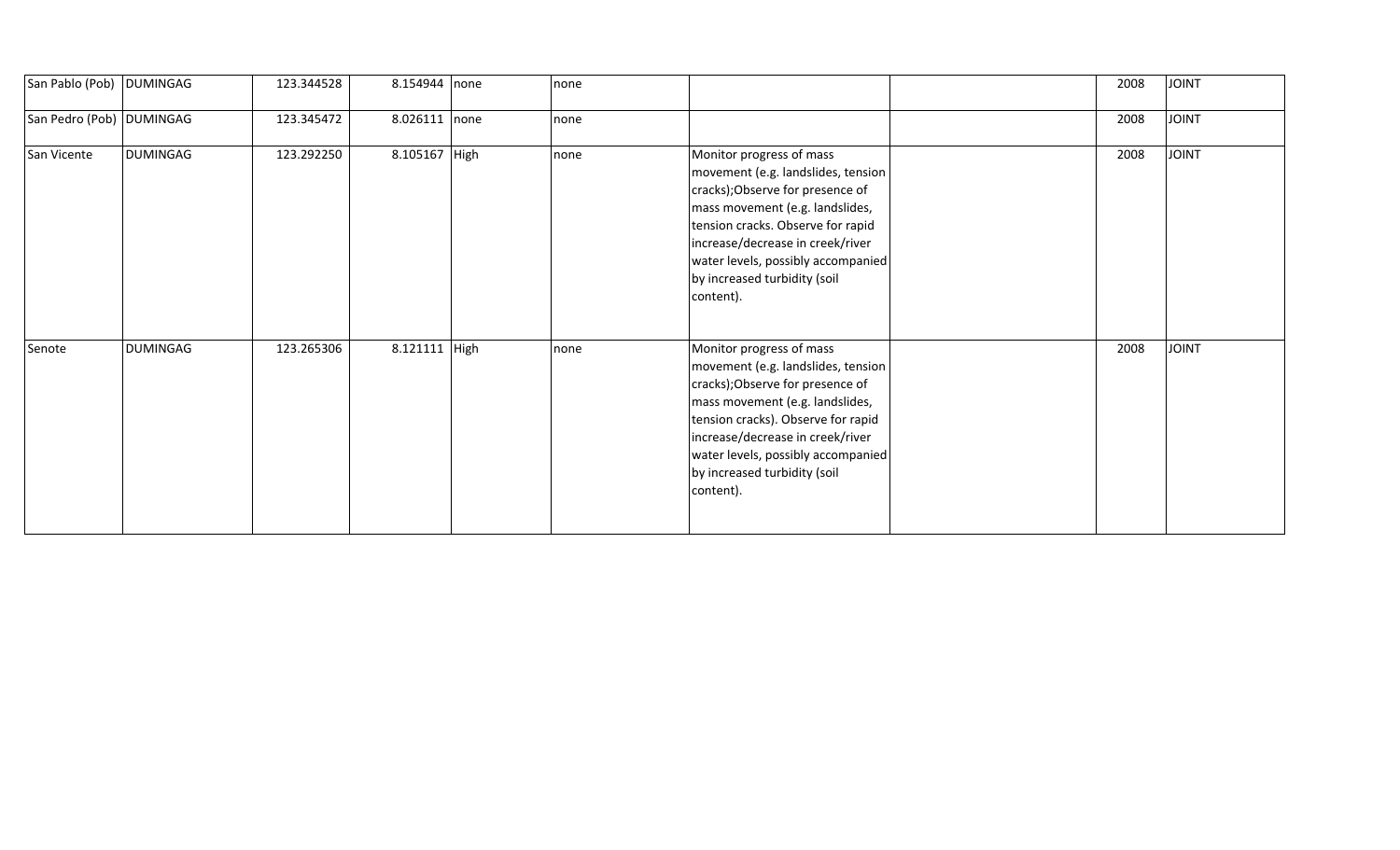| Sinonok | <b>DUMINGAG</b> | 123.298639 | 8.220778 high |                                                                                                          | moderate | Monitor progress and observe for<br>presence of mass movement (e.g.<br>landslides, tension cracks);<br>Observe for sunken or displaced<br>road surfaces; Constant<br>communication and updates with<br>MDCC on geohazard situation;<br>Activate BDCC; Establish an<br>evacuation route in case of<br>extreme weather condition;<br>Information and education<br>campaign (IEC) on potential<br>landslide threat   | Flash flood occurrence along<br>Guitran River and Sinonok Creek is<br>very common with high turbidity;<br>Observe for rapid increase/<br>decrease in creek/water levels,<br>possibly accompanied by increased<br>turbidity (soil content) | 2008 | <b>JOINT</b> |
|---------|-----------------|------------|---------------|----------------------------------------------------------------------------------------------------------|----------|-------------------------------------------------------------------------------------------------------------------------------------------------------------------------------------------------------------------------------------------------------------------------------------------------------------------------------------------------------------------------------------------------------------------|-------------------------------------------------------------------------------------------------------------------------------------------------------------------------------------------------------------------------------------------|------|--------------|
| Sunop   | <b>DUMINGAG</b> | 123.368833 |               | 8.206944   Moderate for<br>the barangay<br>proper; High for<br>slopes bounding<br>the barangay<br>proper | none     | Monitor progress and observe for<br>presence of mass movement (e.g.<br>landslides, tension cracks);<br>Observe for saturated ground or<br>seeps in areas that are not<br>typically wet; Consider relocating<br>residents whose houses lie on<br>steep slopes; Sunop Elementary<br>School is situated behind an<br>unstable slope. Consider relocating<br>the school or implement slope<br>stabilization measures. |                                                                                                                                                                                                                                           | 2008 | <b>JOINT</b> |